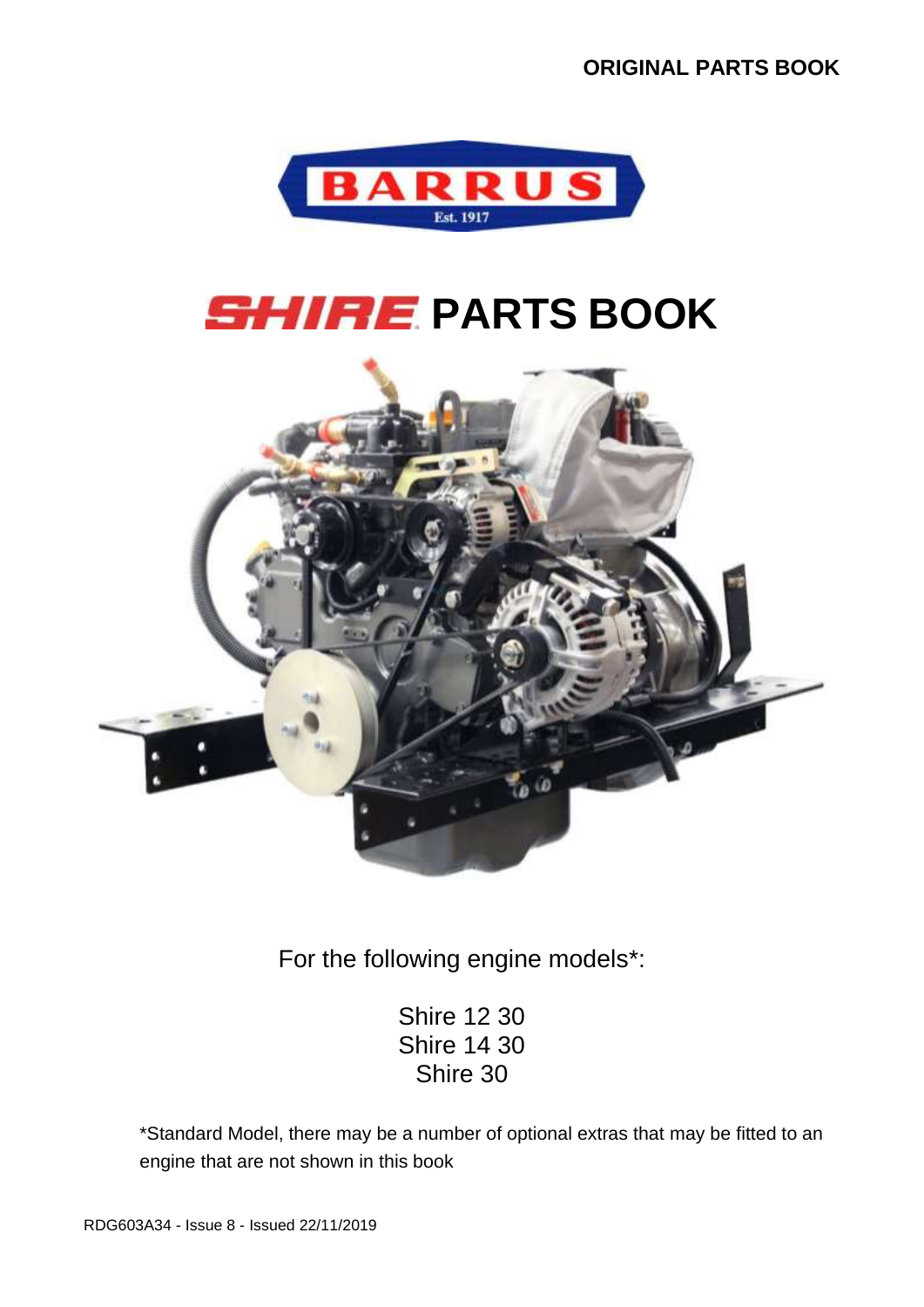



 $\overline{a}$ 

#### **Index**

| Page |
|------|
|      |
|      |
|      |
|      |
|      |
|      |
|      |
|      |
|      |
|      |
|      |
|      |
|      |
|      |
|      |
|      |
|      |
|      |
|      |
|      |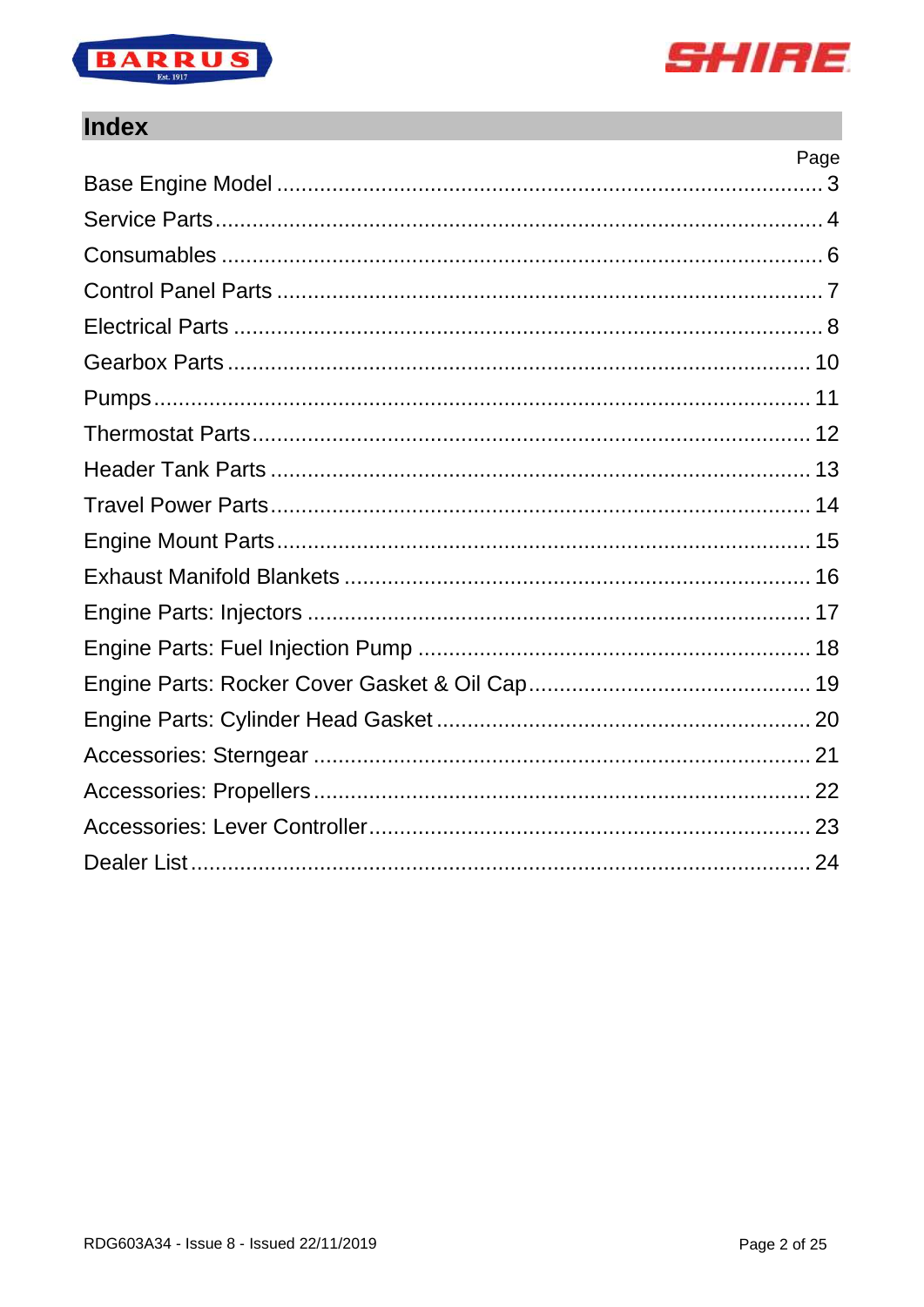



# <span id="page-2-0"></span>**Base Engine Model**

| <b>Shire Model</b> | <b>Base Engine</b> |
|--------------------|--------------------|
| <b>Shire 12 30</b> | 3TNV82A-BDSA       |
| <b>Shire 14 30</b> | 3TNV82A-BDSA       |
| Shire 30           | 3TNV82A-BDSA       |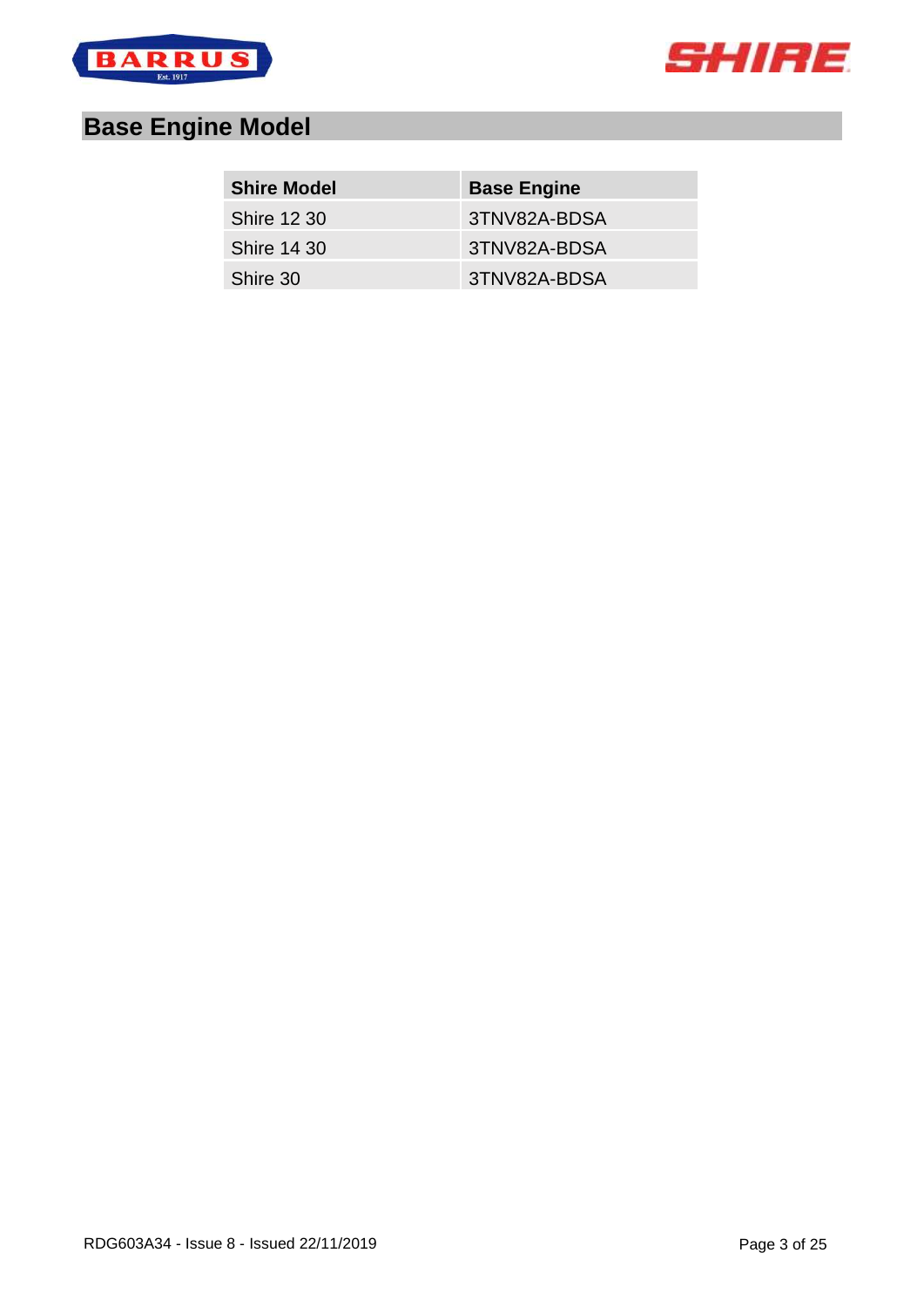



## <span id="page-3-0"></span>**Service Parts**

| <b>Description</b>             | Part No.       | <b>Model</b>                             |
|--------------------------------|----------------|------------------------------------------|
| Primary Fuel Filter*           | RDG9188346     | All                                      |
| Secondary Fuel Filter*         | 119802-55810   | All                                      |
| <b>Air Filter Element</b>      | <b>RDG5795</b> | All<br>(up to Serial No<br>xx-02662)     |
| <b>Air Filter Element</b>      | RDG919A19      | Shire 30<br>(from Serial No<br>xx-02663) |
| Oil Filter*                    | 129150-35170   | All                                      |
| <b>Fuel Filter Drain Screw</b> | RDG9189022     | All                                      |
| <b>50A Alternator Belt</b>     | 25132-003700E  | All                                      |
| <b>125A Alternator Belt</b>    | RDG0047511     | Shire 30<br>(from Serial No<br>xx-02663) |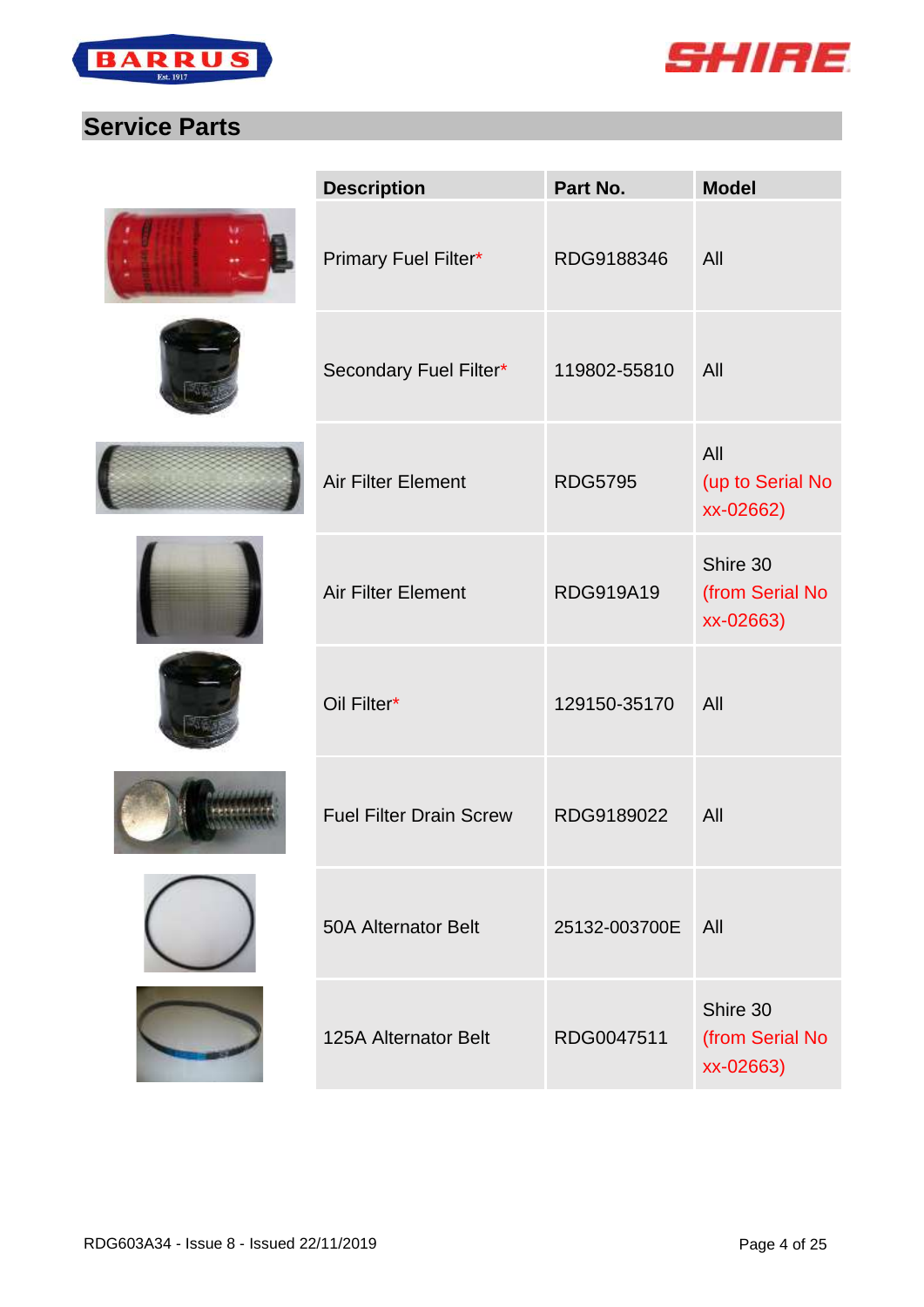



| <b>140A Alternator Belt</b> | <b>RDG6076</b> | <b>Shire 12 30</b><br><b>Shire 14 30</b>  |
|-----------------------------|----------------|-------------------------------------------|
| <b>150A Alternator Belt</b> | <b>RDG6076</b> | Shire 30<br>(up to Serial No<br>xx-02662) |
| 240A Alternator Belt        | RDG0047498     | Shire 30                                  |

**\* Only Filters which meet the Recreational Craft Directive should be fitted to your engine**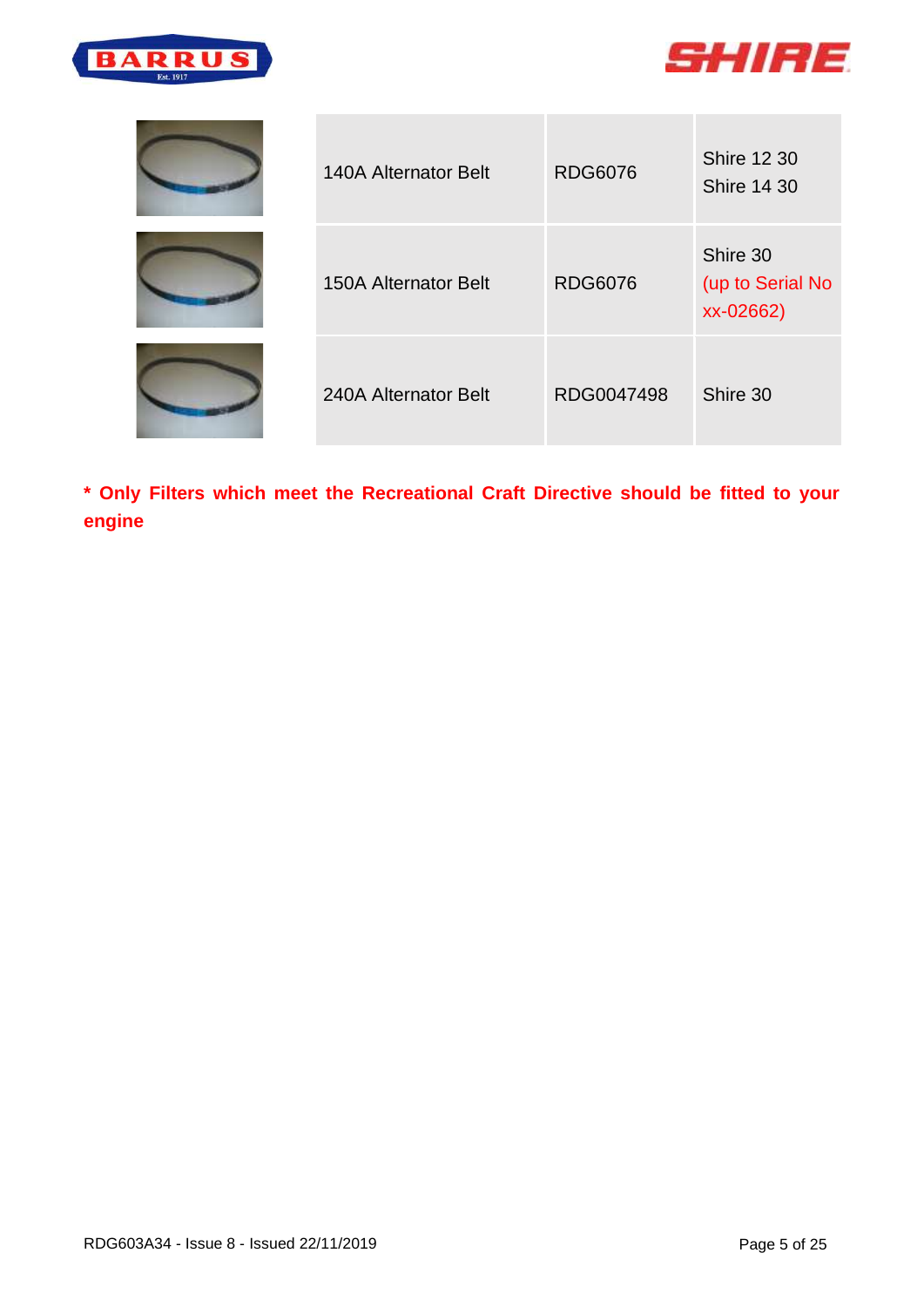



#### <span id="page-5-0"></span>**Consumables**



| <b>Description</b>                                                                                                                                  | Part No.    | <b>Model</b> |
|-----------------------------------------------------------------------------------------------------------------------------------------------------|-------------|--------------|
| Engine Oil 10W40 CD 5L<br>Container (This can also<br>be used for a PRM 150<br>and PRM 280 Gearbox)<br>NOTE: This part number<br>supersedes RDG2797 | RDG6110     | All          |
| Diesel Fuel Additive<br>500ml Container                                                                                                             | RDG80210219 | All          |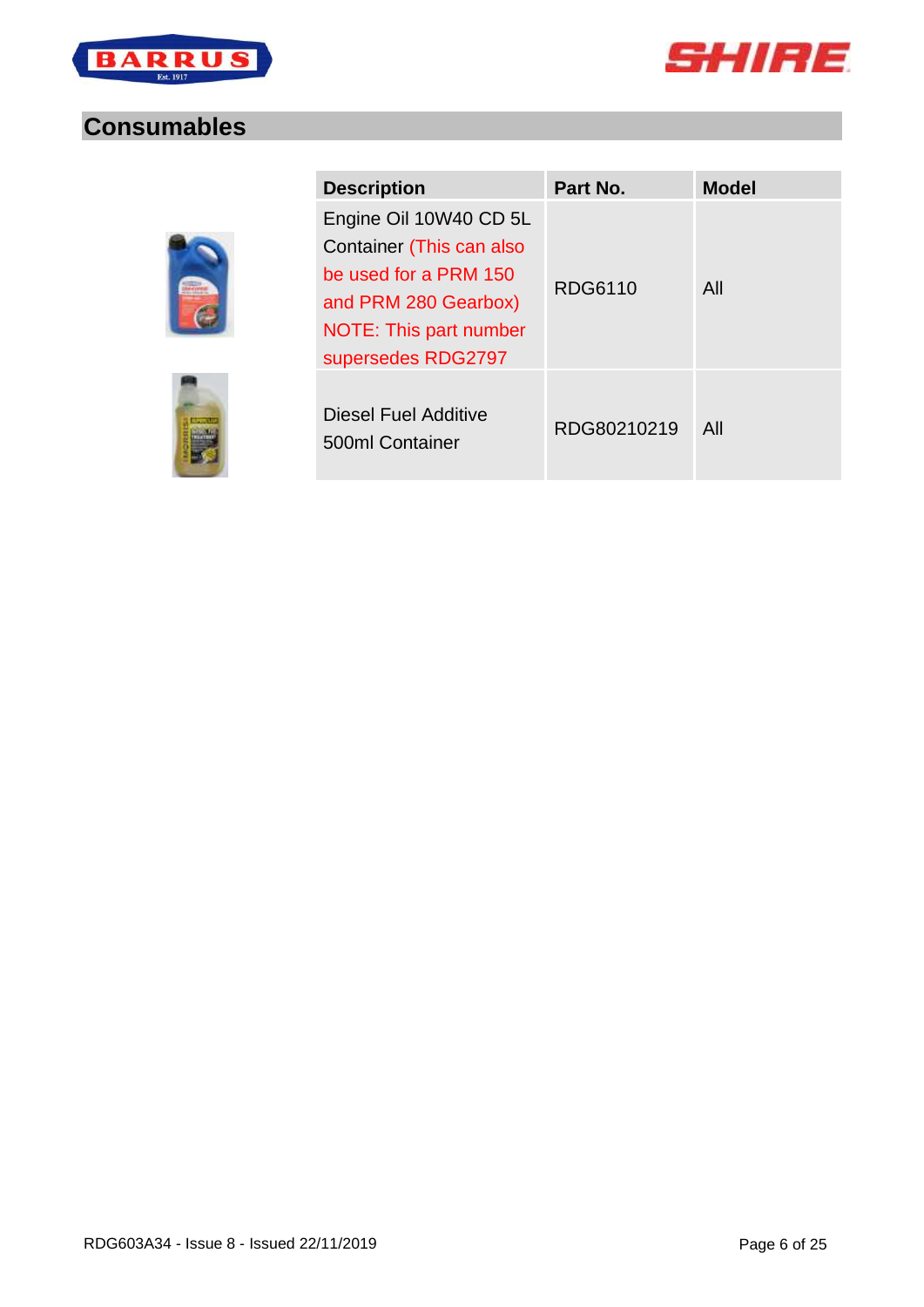



## <span id="page-6-0"></span>**Control Panel Parts**







No Image











| Part No.        | <b>Model</b> |
|-----------------|--------------|
| RDG20710110     | All          |
| RDG20710111     | All          |
| <b>RDG215A5</b> | All          |
| <b>RDG215A6</b> | All          |
| RDG20710158     | All          |
| RDG21710160     | All          |
| RDG21710161     | All          |
| RDG21710159     | All          |
| RDG20910163     | All          |
|                 |              |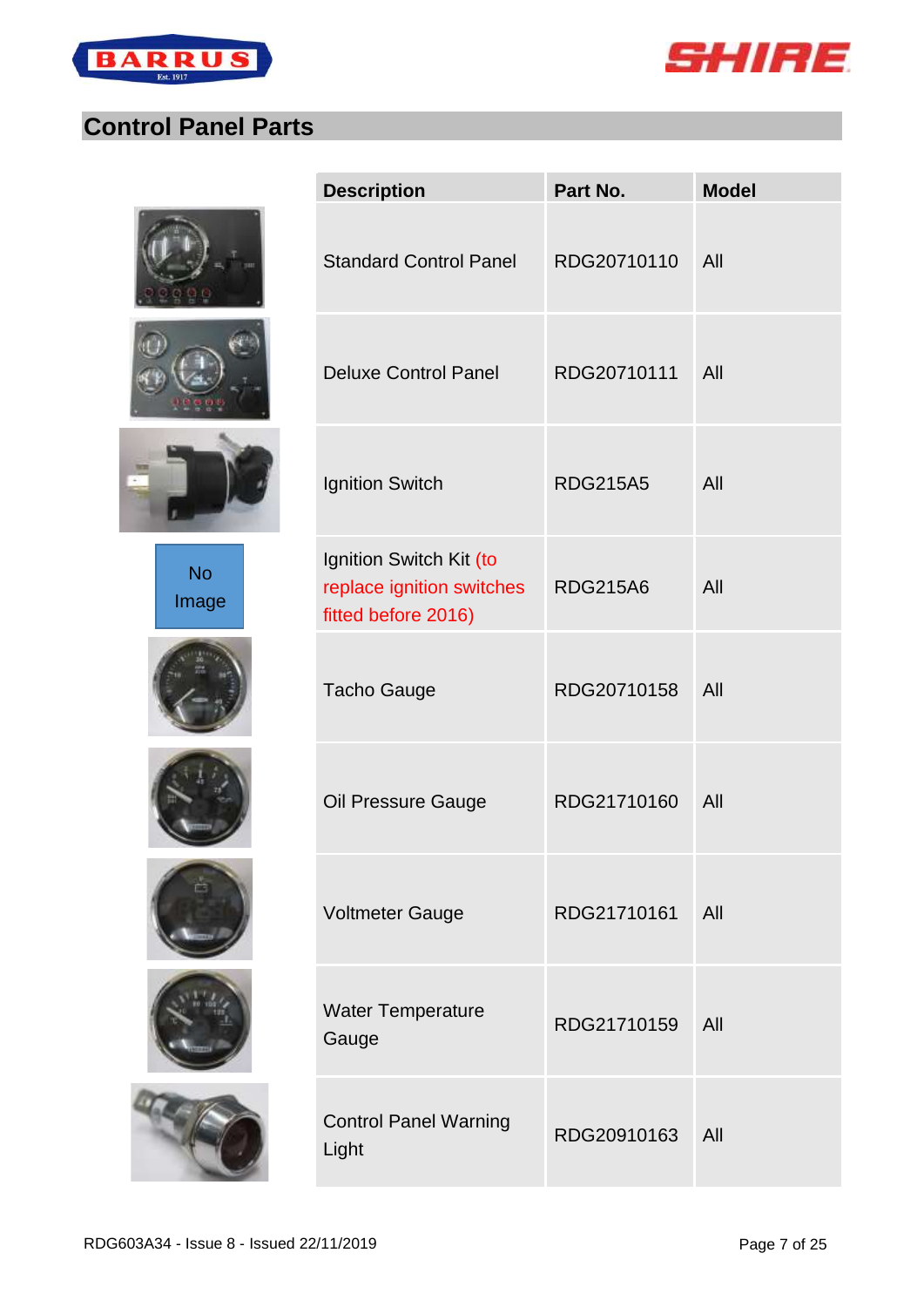



## <span id="page-7-0"></span>**Electrical Parts**

















| <b>Description</b>                                                                                    | Part No.         | <b>Model</b>                             |
|-------------------------------------------------------------------------------------------------------|------------------|------------------------------------------|
| Extension Loom (2.3m)                                                                                 | <b>RDG4041</b>   | All                                      |
| 50A Alternator                                                                                        | <b>AND0286</b>   | All                                      |
| <b>70A Alternator</b>                                                                                 | <b>RDG5682</b>   | All                                      |
| 125A Alternator                                                                                       | 128990-77250     | Shire 30<br>(from Serial No<br>xx-02663) |
| 150A Alternator (110A /<br><b>140A Alternators</b><br>originally supplied are no<br>longer available) | RDG20110201      | All<br>(up to Serial No<br>xx-02662)     |
| <b>Starter Motor</b>                                                                                  | <b>SHI0081</b>   | All                                      |
| <b>Stop Solenoid</b>                                                                                  | 119653-77950     | All                                      |
| <b>Electric Fuel Pump</b>                                                                             | <b>RDG504A90</b> | All                                      |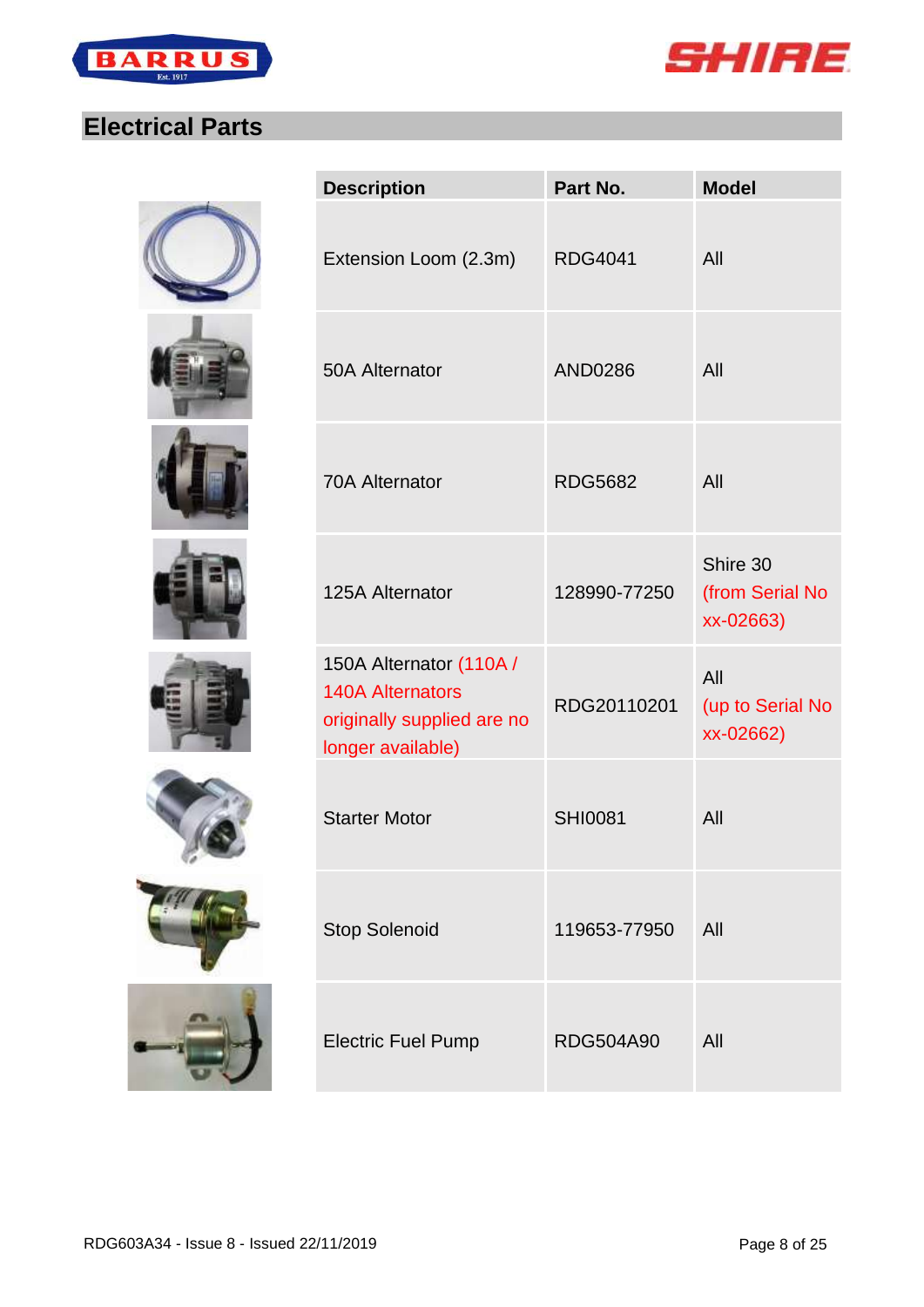



















| <b>Water Temperature</b><br><b>Switch</b>                                         | 121250-44901   | All      |
|-----------------------------------------------------------------------------------|----------------|----------|
| <b>Water Temperature</b><br>Sender and Switch (only<br>if Deluxe Panel is fitted) | RDG2189446     | All      |
| Oil Pressure Switch /<br>Sensor (only if Deluxe<br>Panel is fitted)               | RDG2189445     | All      |
| <b>Engine Stop Control</b><br>System Fuse (40 Amp)                                | <b>RDG3246</b> | All      |
| <b>Control Panel Supply</b><br>Fuse (15 Amp)                                      | <b>RDG3245</b> | All      |
| <b>Engine Start Control</b><br>System Fuse (15 Amp)                               | <b>RDG3245</b> | All      |
| Glow Plug Fuse (40 Amp) RDG3246                                                   |                | All      |
| <b>Starter Relay</b>                                                              | <b>RDG1396</b> | All      |
| <b>Cold Start Relay</b>                                                           | RDG5279        | Shire 30 |



 $\mathcal{L}_{\mathcal{A}}$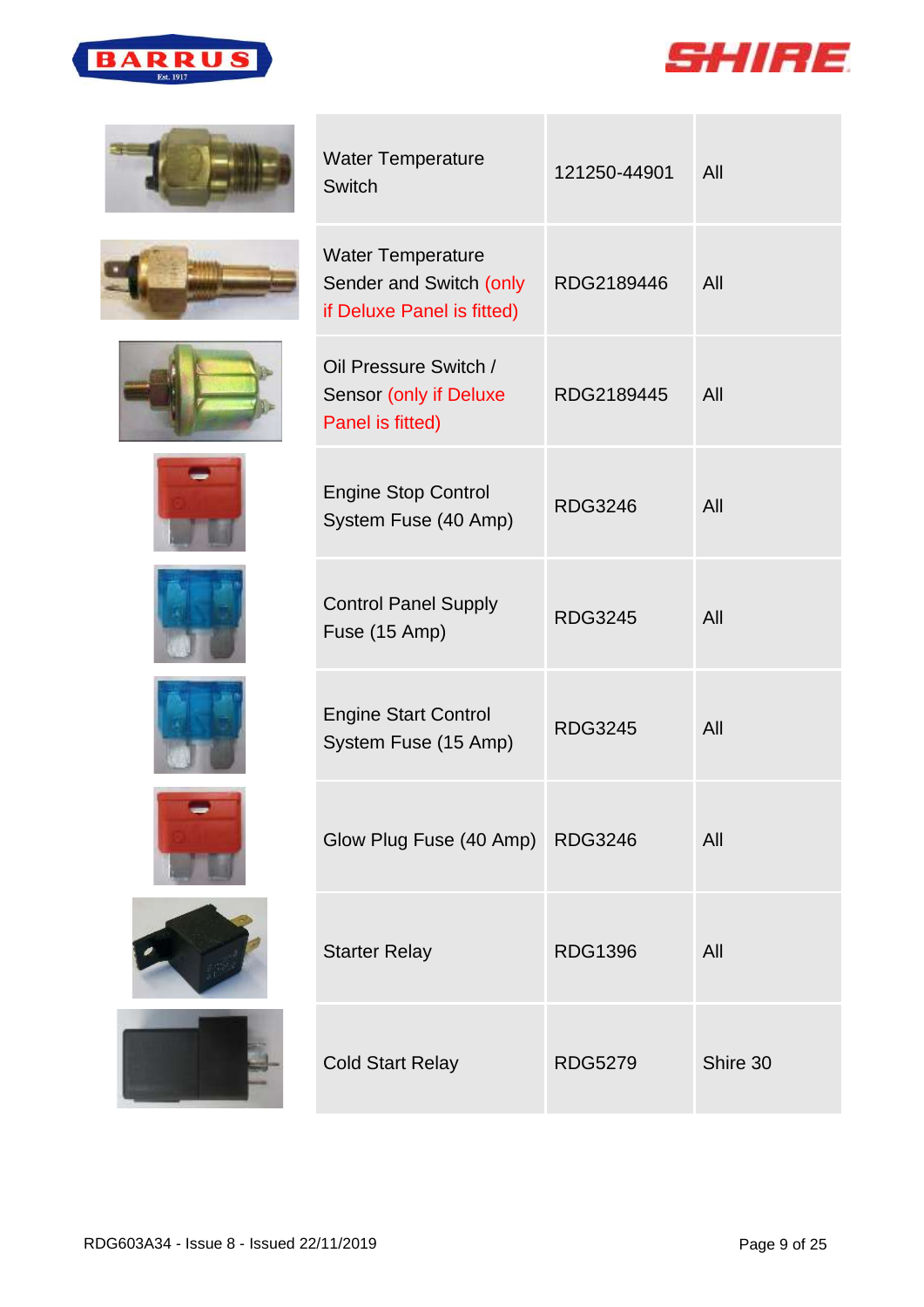



## <span id="page-9-0"></span>**Gearbox Parts**



| <b>Description</b>                                                                                | Part No.   | <b>Model</b> |
|---------------------------------------------------------------------------------------------------|------------|--------------|
| Damper Plate for PRM 80<br>D <sub>2</sub> / PRM 90 D <sub>2</sub> / PRM<br>120 D <sub>2</sub>     | RDG2493    | All          |
| PRM 90 D2 Gearbox (this<br>replaces the PRM 80 D2 /<br>PRM 120 D2 Gearbox<br>which may be fitted) | RDG914A196 | All          |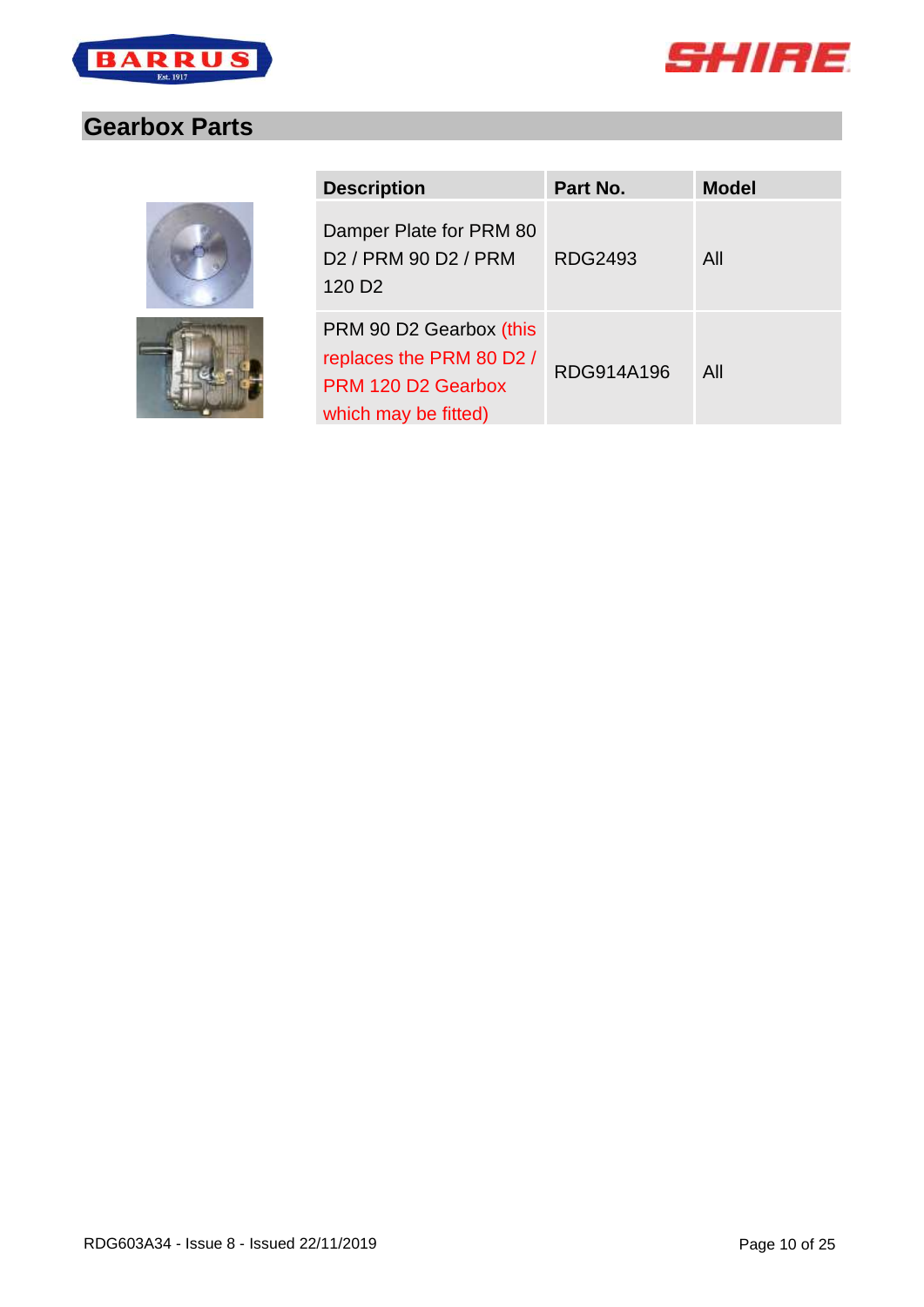



## <span id="page-10-0"></span>**Pumps**



| <b>Description</b>        | Part No.       | <b>Model</b> |
|---------------------------|----------------|--------------|
| Sump Pump $\frac{3}{4}$ " | <b>RDG2837</b> | All          |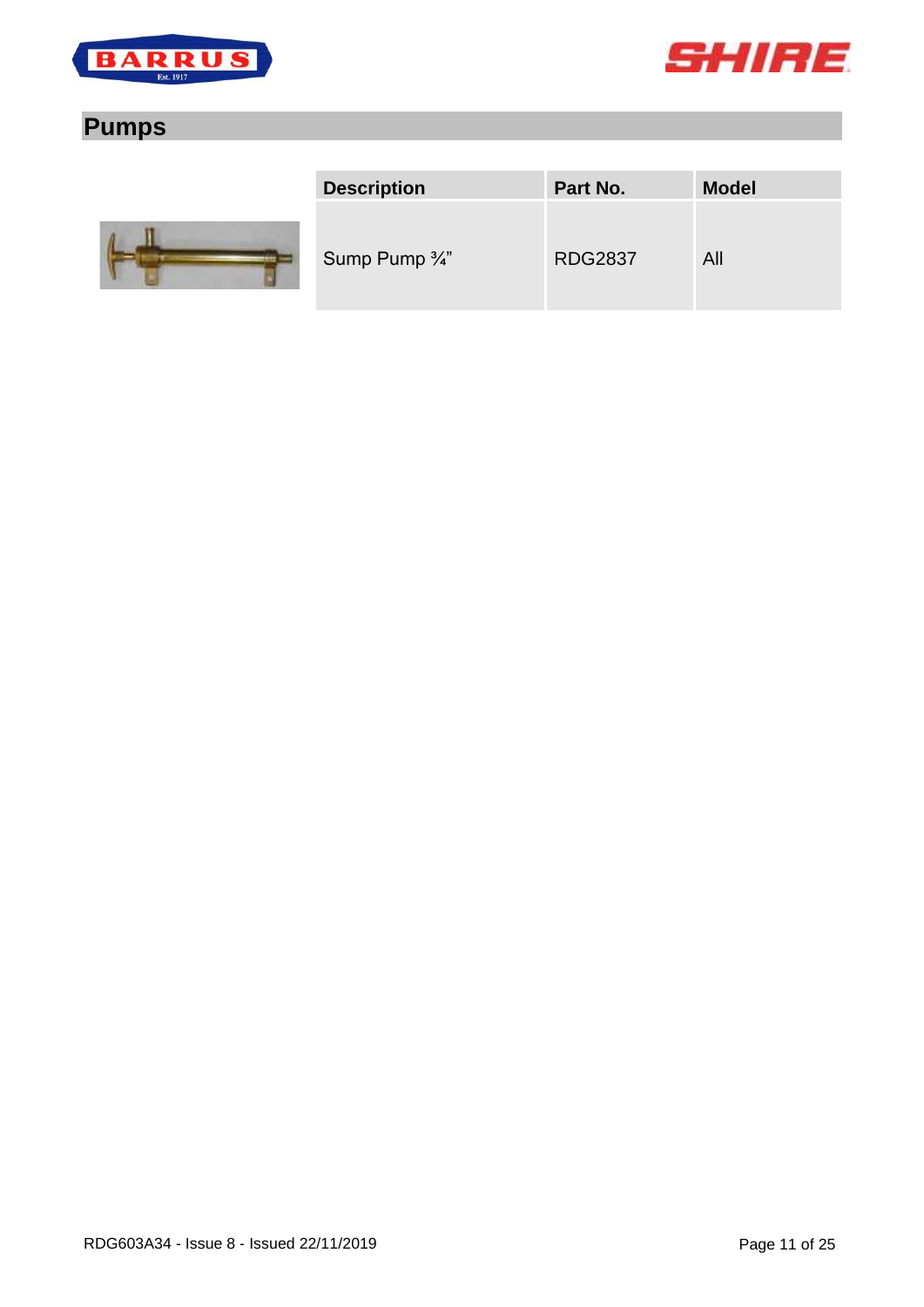



## <span id="page-11-0"></span>**Thermostat Parts**



| <b>Description</b>       | Part No.        | <b>Model</b> |
|--------------------------|-----------------|--------------|
| Thermostat (82°)         | <b>RDG909A7</b> | All          |
| <b>Thermostat Gasket</b> | 129350-49541    | All          |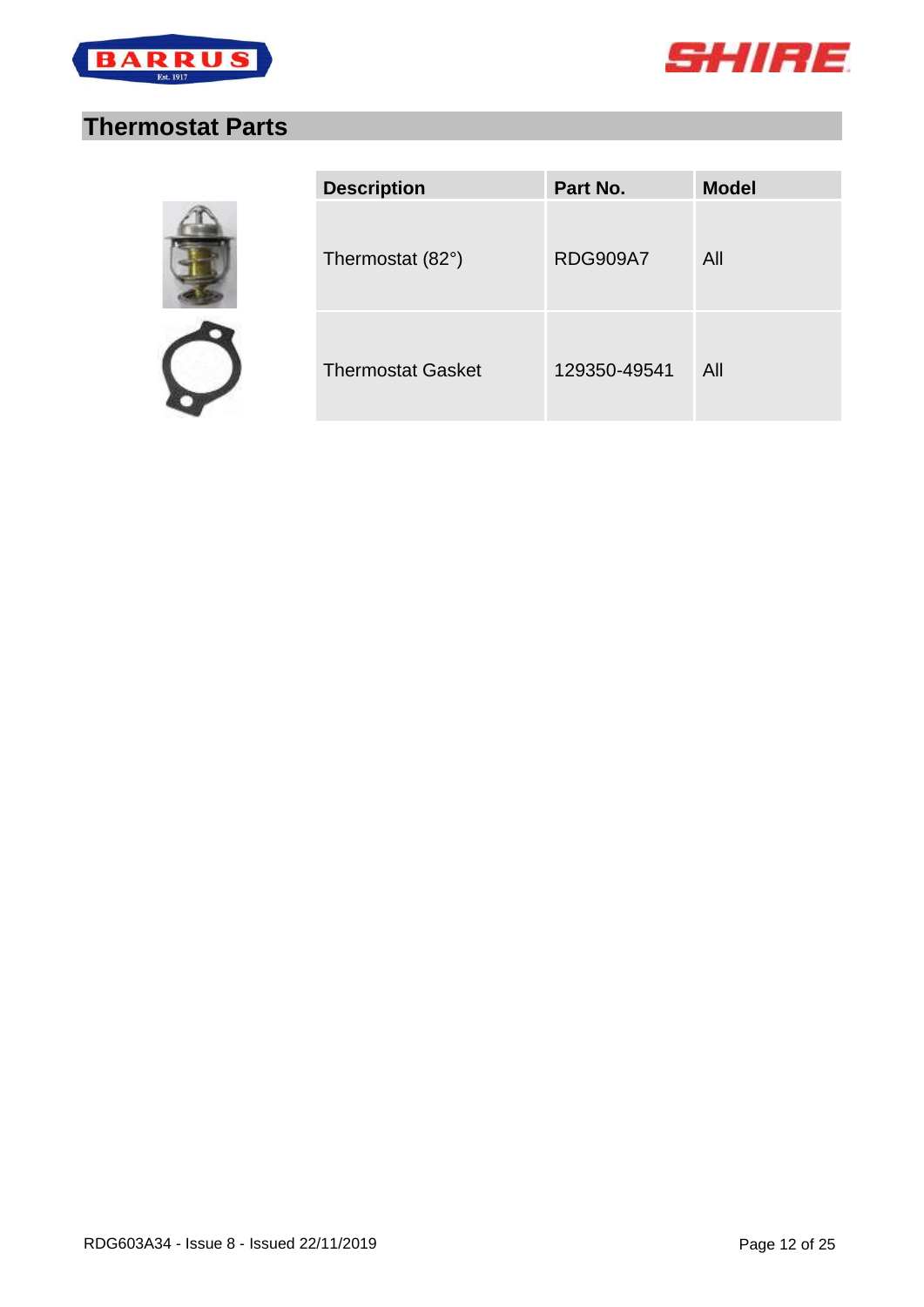



## <span id="page-12-0"></span>**Header Tank Parts**







| <b>Description</b>      | Part No.       | <b>Model</b> |
|-------------------------|----------------|--------------|
| <b>Header Tank</b>      | <b>RDG6364</b> | All          |
| <b>Header Tank Cap</b>  | <b>RDG1723</b> | All          |
| <b>Header Tank Hose</b> | <b>RDG3310</b> | All          |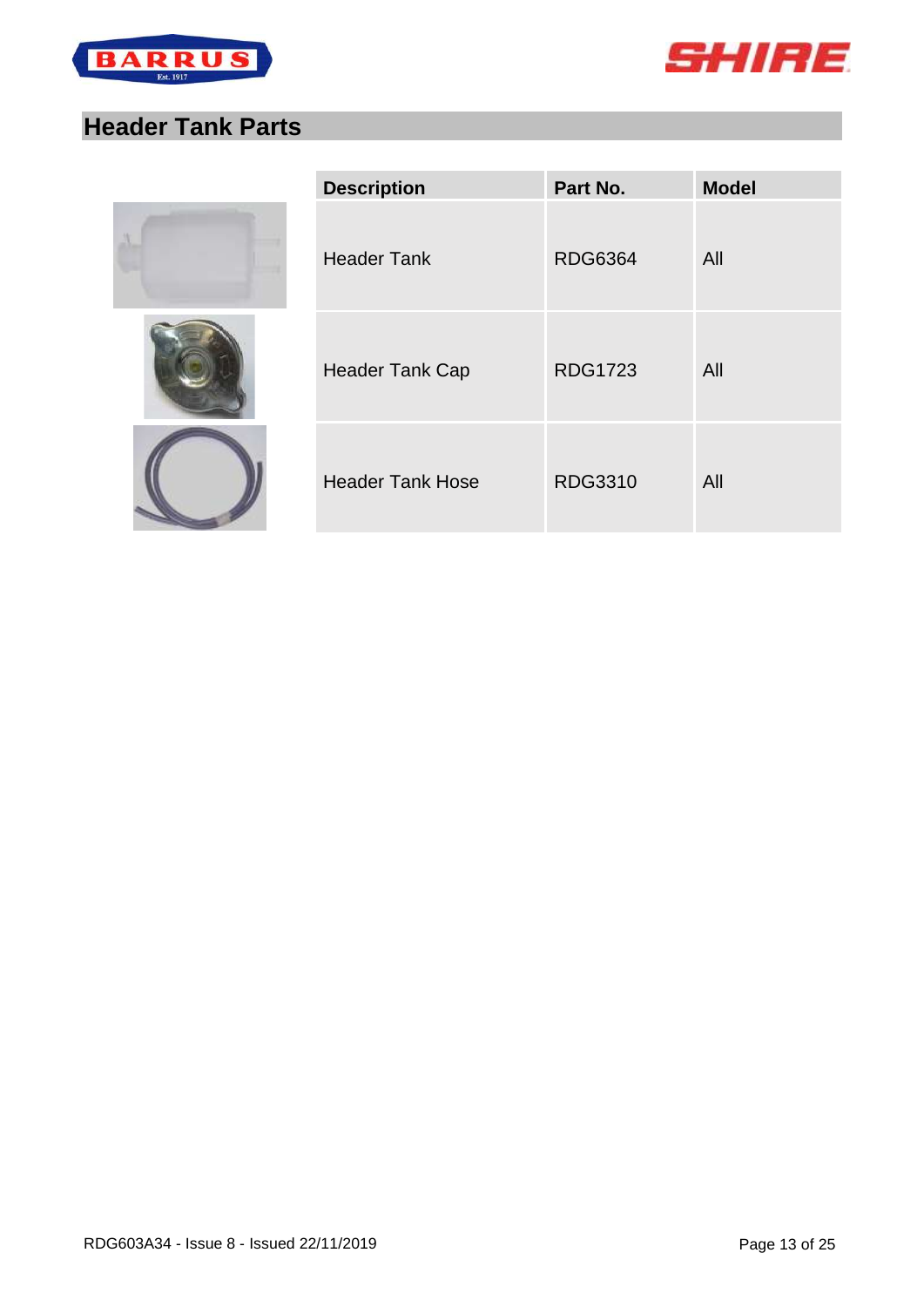



## <span id="page-13-0"></span>**Travel Power Parts**

| <b>Description</b>                                | Part No.   | <b>Model</b> |
|---------------------------------------------------|------------|--------------|
| 3.5kW Travel Power<br><b>Alternator Belt</b>      | RDG0047511 | All          |
| <b>5kW Travel Power</b><br><b>Alternator Belt</b> | RDG0047511 | All          |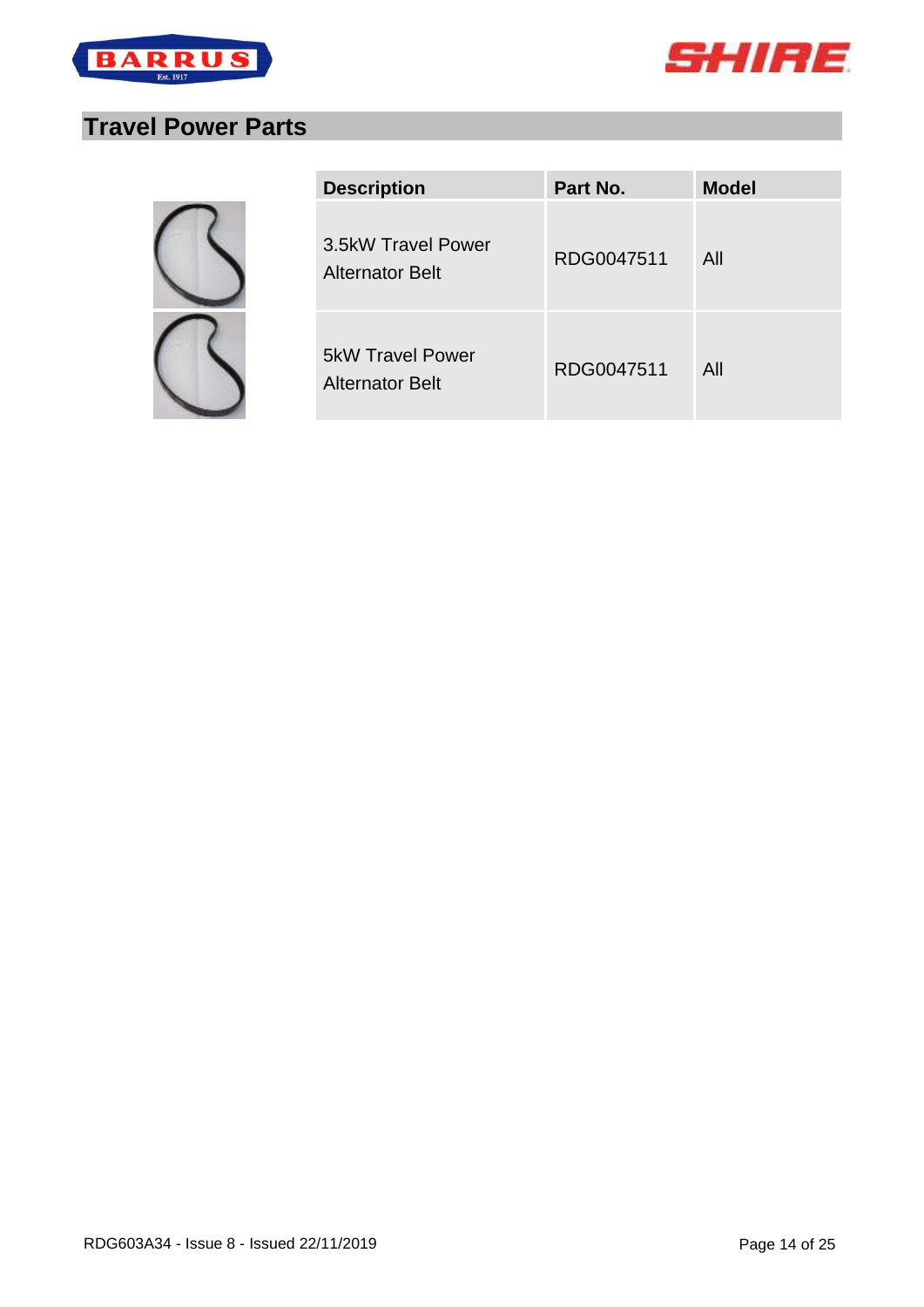



# <span id="page-14-0"></span>**Engine Mount Parts**

| <b>Description</b>                            | Part No.       | <b>Model</b> |
|-----------------------------------------------|----------------|--------------|
| <b>Rear Engine Mount</b>                      | RDG3033        | All          |
| <b>Engine Mount Stud Kit</b><br>(for RDG3033) | <b>RDG1867</b> | All          |
| Front Engine Mount &<br>Height Adjuster Kit   | <b>RDG5833</b> | All          |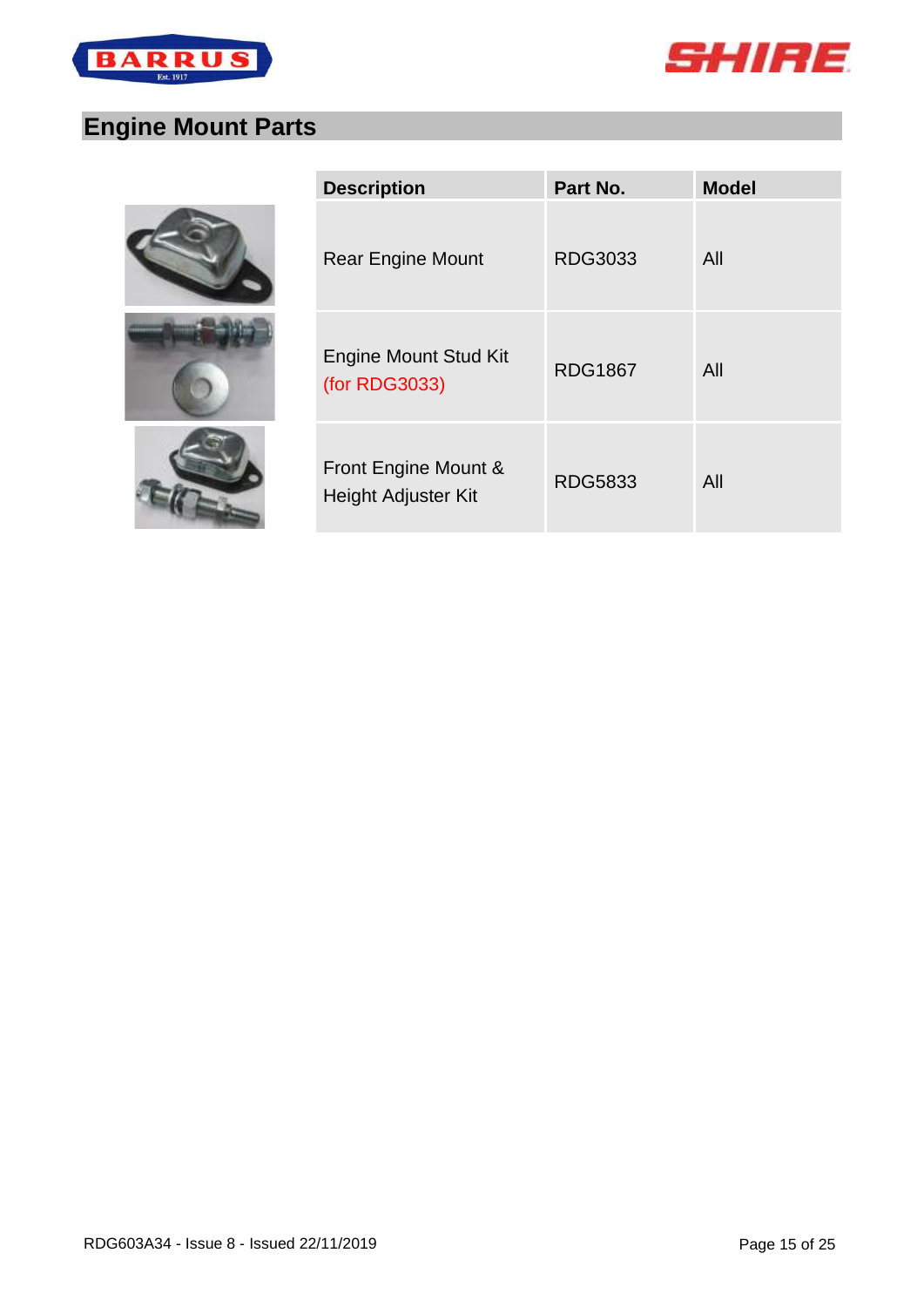



## <span id="page-15-0"></span>**Exhaust Manifold Blankets**



| <b>Description</b><br>Part No.           | <b>Model</b> |
|------------------------------------------|--------------|
| <b>RDG2478</b><br><b>Exhaust Blanket</b> | All          |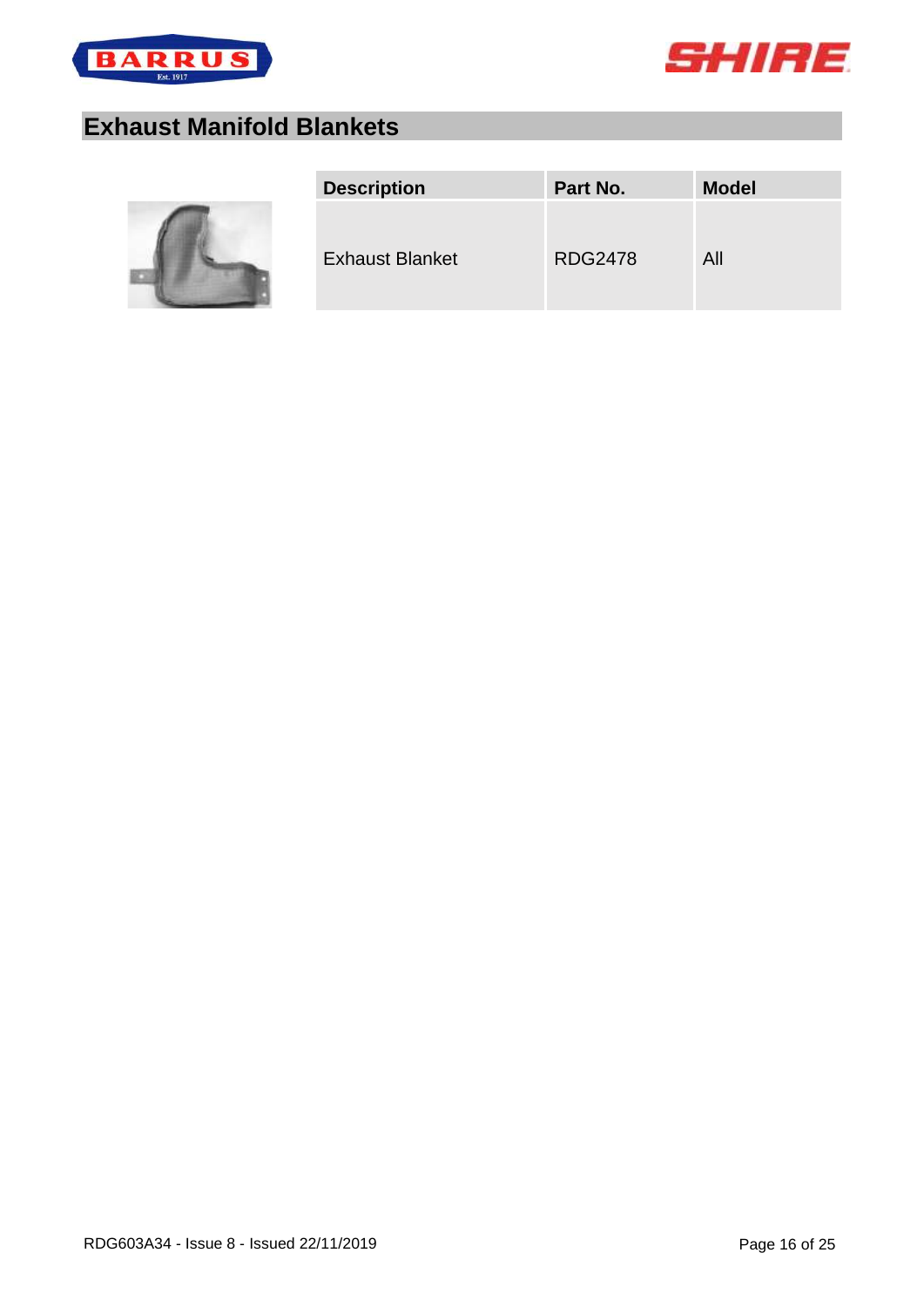



## <span id="page-16-0"></span>**Engine Parts: Injectors**



| Diagram No. | <b>Description</b>        | <b>Part No.</b> | <b>Model</b> |
|-------------|---------------------------|-----------------|--------------|
|             | Injector                  | 729008-53100    | All          |
| 2           | <b>Injector Protector</b> | 119802-11870    | All          |
| 3           | <b>Injector Seat</b>      | 119625-11880    | All          |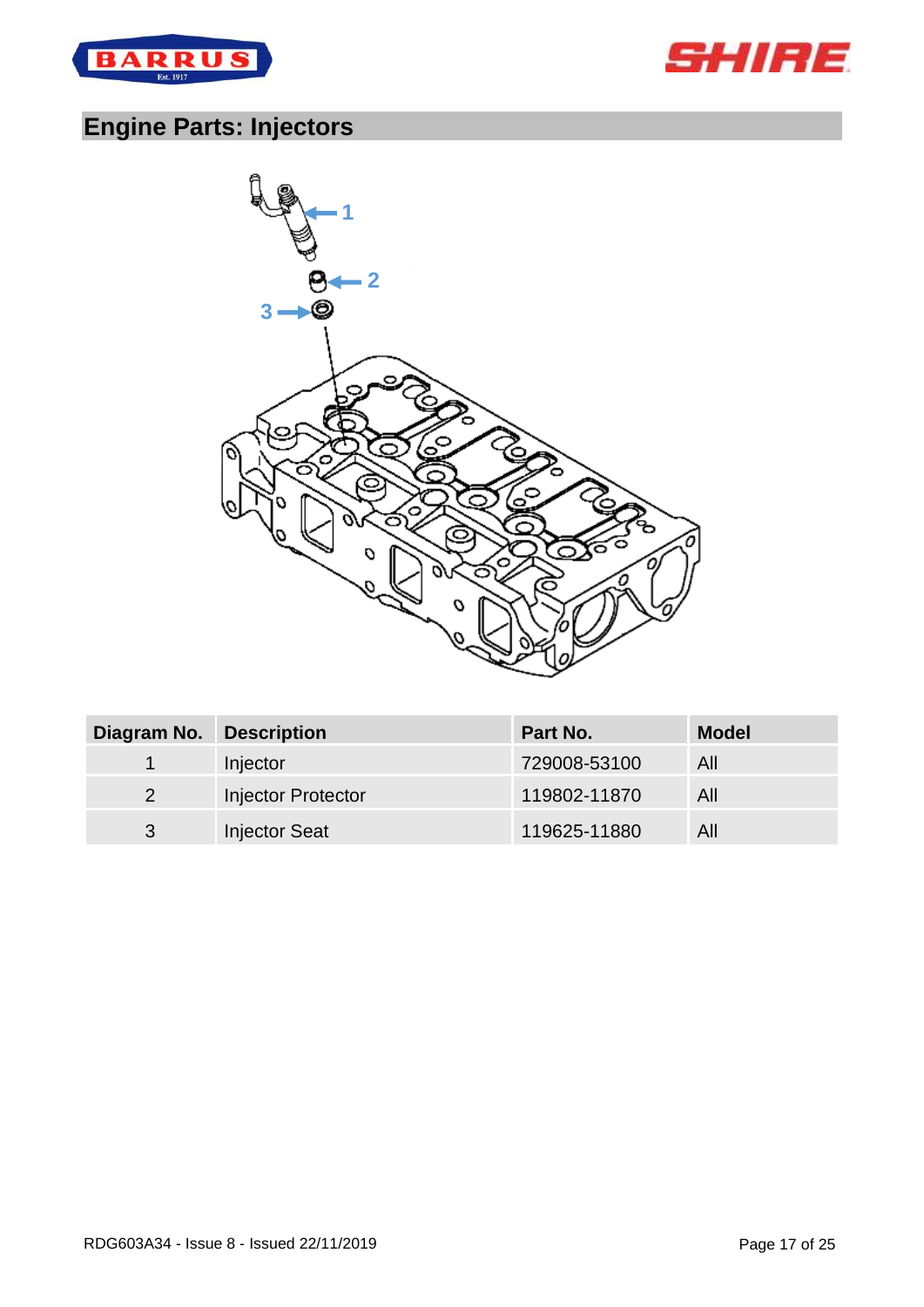



## <span id="page-17-0"></span>**Engine Parts: Fuel Injection Pump**



| Diagram No. Description |                            | <b>Part No.</b> | <b>Model</b> |
|-------------------------|----------------------------|-----------------|--------------|
|                         | <b>Fuel Injection Pump</b> | 719933-51301    | All          |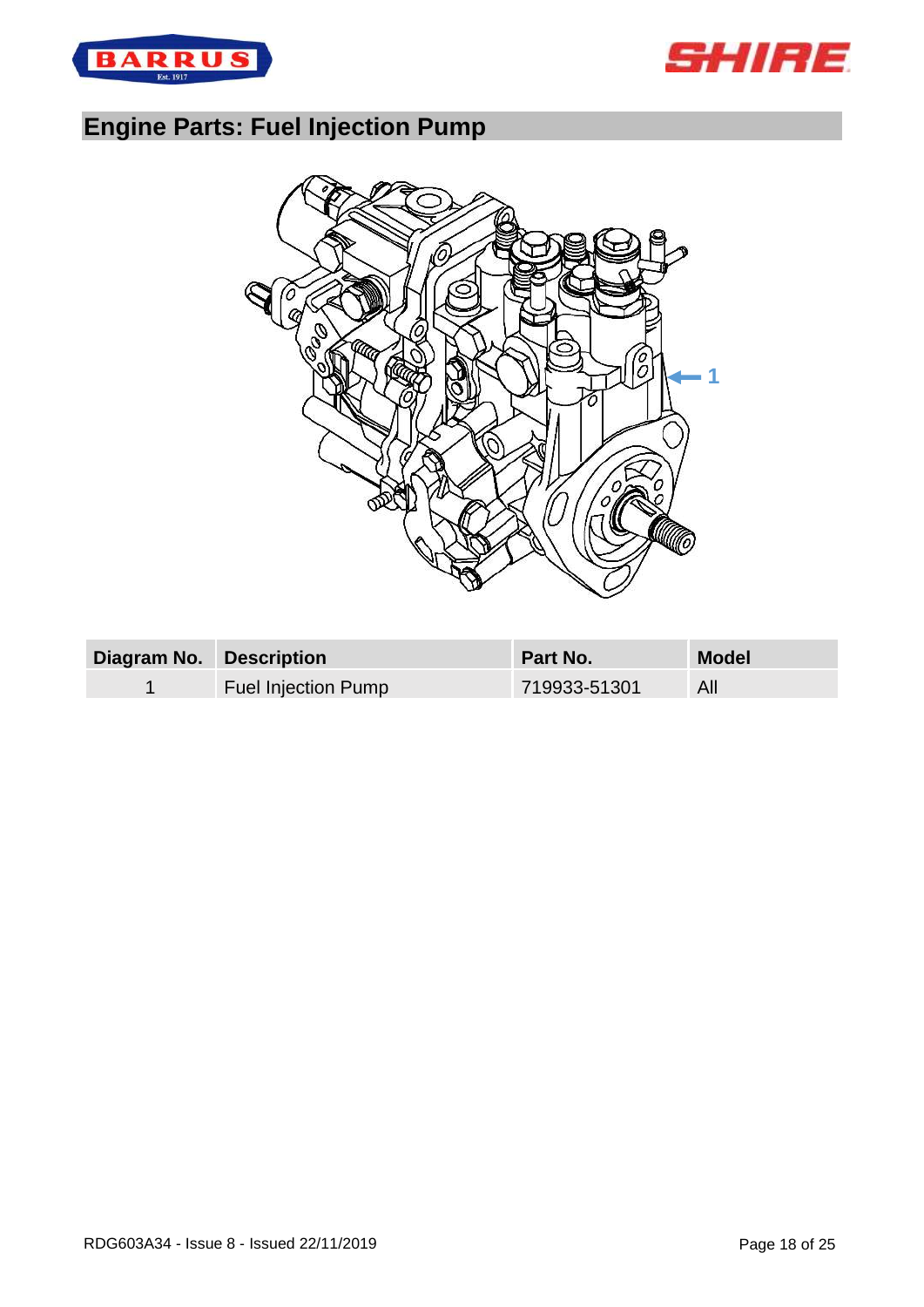



# <span id="page-18-0"></span>**Engine Parts: Rocker Cover Gasket & Oil Cap**



| Diagram No.          | <b>Description</b>         | Part No.     | <b>Model</b> |
|----------------------|----------------------------|--------------|--------------|
| $\blacktriangleleft$ | <b>Rocker Cover Gasket</b> | 119802-11310 | All          |
| $\overline{2}$       | Oil Cap                    | 124160-01751 | All          |
| 3                    | Oil Cap O-Ring             | 24311-000320 | All          |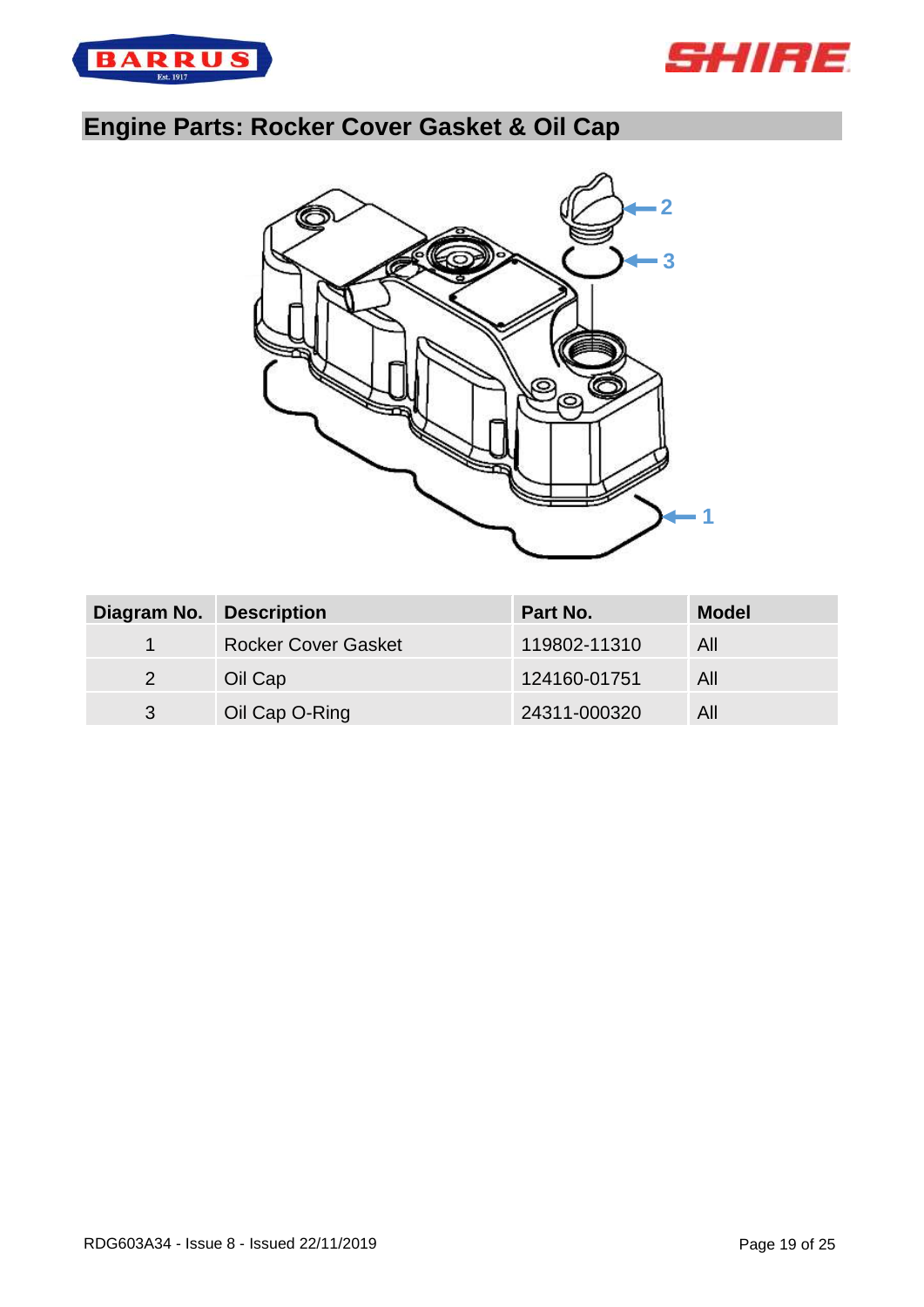



# <span id="page-19-0"></span>**Engine Parts: Cylinder Head Gasket**



| Diagram No. Description |                             | Part No.     | <b>Model</b> |
|-------------------------|-----------------------------|--------------|--------------|
|                         | <b>Cylinder Head Gasket</b> | 119812-01330 | All          |
|                         | <b>Cylinder Head Bolt</b>   | 119810-01200 | All          |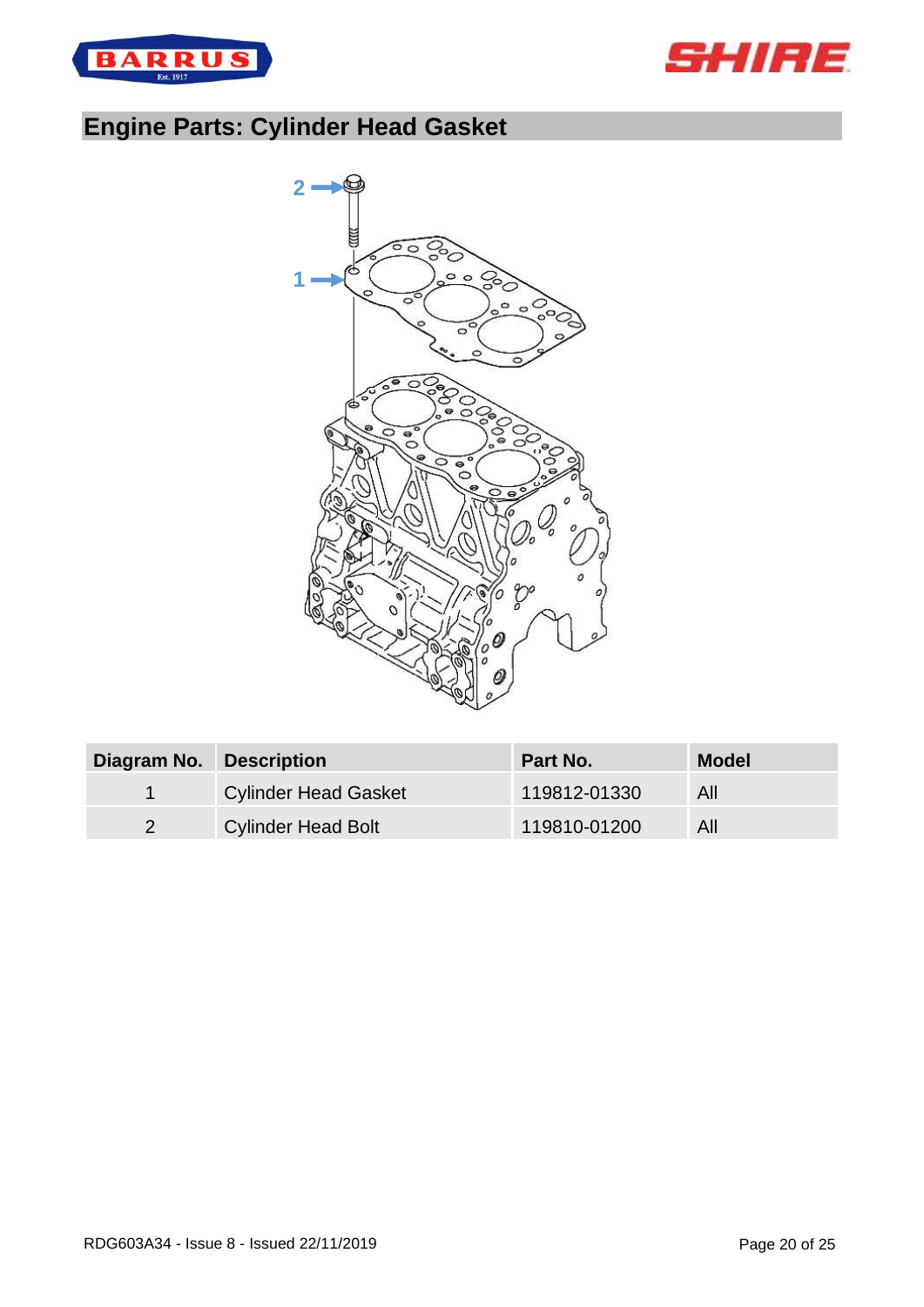



### <span id="page-20-0"></span>**Accessories: Sterngear**

|                    | <b>Description</b>                            | Part No. | <b>Model</b> |
|--------------------|-----------------------------------------------|----------|--------------|
|                    | 30" x 1.5" Diameter<br><b>Propeller Shaft</b> | EPB3841  | All          |
|                    | <b>Weldable Sterntube</b>                     | EPB5534  | All          |
| <b>No</b><br>Image | Flexible Shaft Seal (to<br>suit 1.5" shaft)   | EPB5536  | All          |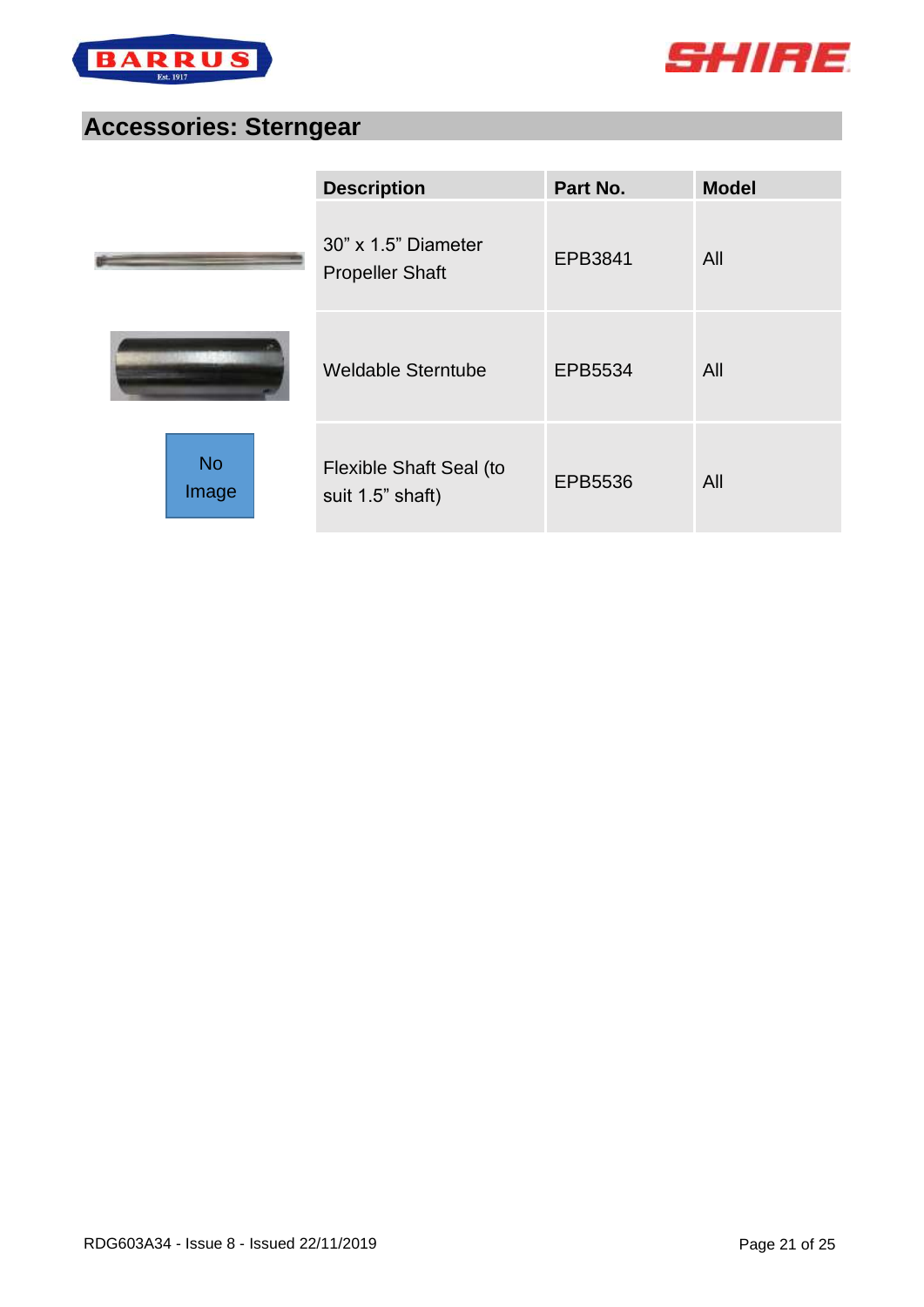



### <span id="page-21-0"></span>**Accessories: Propellers**



| <b>Description</b>                 | Part No. | <b>Model</b> |
|------------------------------------|----------|--------------|
| 16" x 9" 3 Blade Propeller 16X93PB |          | $All^*$      |

**Suitable for a 1.5", Shaft, 12:1 Taper**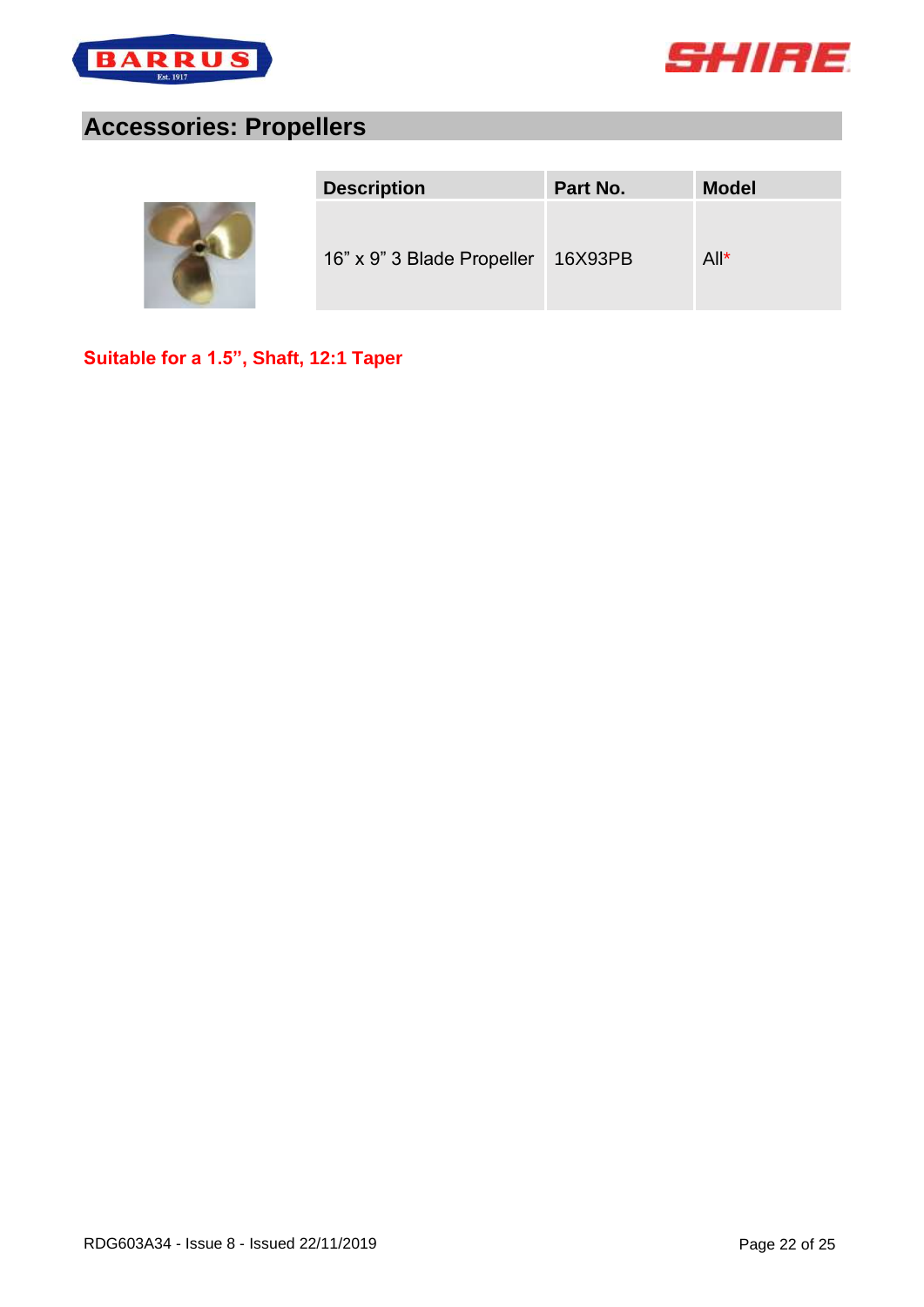



## <span id="page-22-0"></span>**Accessories: Lever Controller**





| <b>Description</b>                          | Part No.    | <b>Model</b> |
|---------------------------------------------|-------------|--------------|
| Single Lever Control Unit<br>(side mounted) | RDG92010055 | - All        |
| 3 Metre Cable                               | RDG92010056 | All          |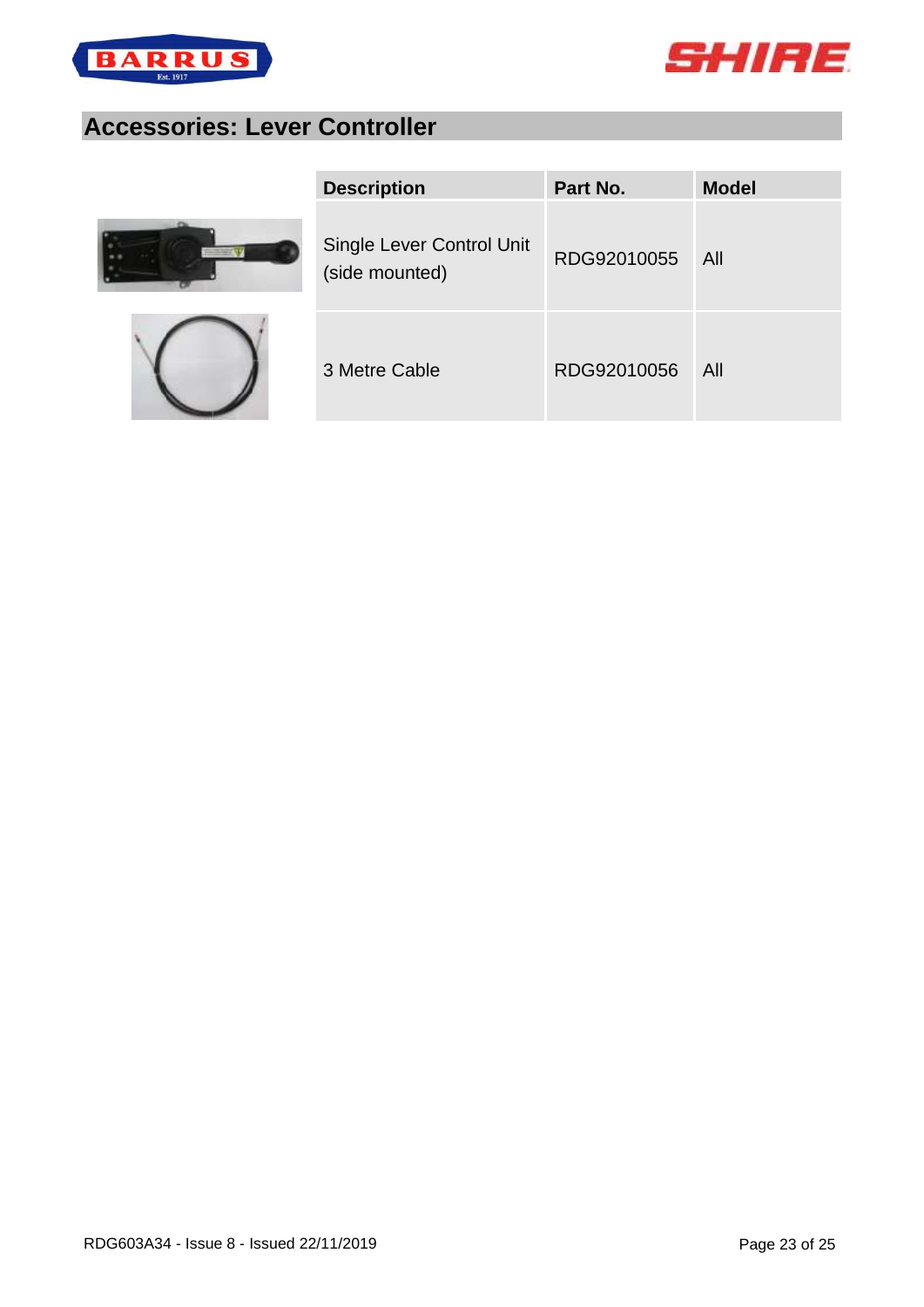



### <span id="page-23-0"></span>**Dealer List**

| Area                  | Company                                                                 | <b>Telephone</b>             | Email                                       |
|-----------------------|-------------------------------------------------------------------------|------------------------------|---------------------------------------------|
| <b>BERKSHIRE</b>      | <b>Bluenine Marine</b>                                                  | 01189 406482                 | info@blueninemarine.co.uk                   |
|                       | <b>Driveline Marine</b>                                                 | 0118 942 3877                | tam@drivelinemarine.com                     |
|                       | Marcus Marine Engineering Ltd<br>(Servicing, Repairs & Breakdowns only) | 07900890911                  | Marcus@marcusmarine.co.uk                   |
| <b>BRISTOL</b>        | <b>Advance Marine</b>                                                   | 01275 815910                 | phil@advancemarine.co.uk                    |
| <b>CHESHIRE</b>       | <b>Midland Chandlers</b>                                                | 01928 751 800                | preston.brook@midlandchandlers.co.uk        |
|                       | Nantwich Canal Centre Ltd                                               | 01270 625122                 | info@nantwichcc.com                         |
| <b>CUMBRIA</b>        | Windermere Aquatic Ltd                                                  | 01539 442121                 | service@aquaticboatcentres.com              |
| <b>DERBYSHIRE</b>     | <b>Midland Chandlers</b>                                                | 01283 701445                 | willington@midlandchandlers.co.uk           |
| <b>DEVON</b>          | Sleeman & Hawken Ltd                                                    | 01626 778266                 | sales@sleeman-hawken.co.uk                  |
| <b>ESSEX</b>          | French Marine Motors Ltd                                                | 01206 305233<br>01255 850303 | info@frenchmarine.com                       |
| <b>HAMPSHIRE</b>      | <b>Marine Power Ltd</b>                                                 | 0238 0403918                 | sales@marine-power.co.uk                    |
| <b>HERTFORDSHIRE</b>  | Lee Valley Marina                                                       | 01920 870499<br>01920 293101 | stansteadmarina@vibrantpartnerships.co.uk   |
|                       | <b>Keypart Ltd</b>                                                      | 01923 276000                 | sales@keypart.com                           |
| <b>LEICESTERSHIRE</b> | <b>Foxton Boat Services Ltd</b>                                         | 01162 792285                 | foxtonboats@btinternet.com                  |
| <b>LONDON</b>         | Lee Valley Marina                                                       | 020 88061717                 | springfieldmarina@vibrantpartnerships.co.uk |
| <b>MIDDLESEX</b>      | Lindon Lewis Marine                                                     | 01932 247427                 | service@pushtheboatout.com                  |
| NORTHAMPTON           | Grand Junction Boat Co.                                                 | 01604 858043                 | info@boatrepairs.uk.com                     |
|                       | <b>Midland Chandlers</b>                                                | 01788 891401                 | braunston@midlandchandlers.co.uk            |
| <b>NOTTINGHAM</b>     | Farndon Marina                                                          | 01636 705483                 | info@farndonmarina.co.uk                    |
| <b>STAFFORDSHIRE</b>  | JD Boat Services Ltd                                                    | 01902 791811                 | david@jdboats.co.uk                         |
|                       | <b>Midland Chandlers</b>                                                | 01785 712437                 | penkridge@midlandchandlers.co.uk            |
|                       | Stone Boatbuilding Company                                              | 01785 812688                 | stonechandlery@aol.com                      |
|                       | <b>Streethay Wharf</b>                                                  | 01543 414808                 | office@streethaywharf.co.uk                 |
| <b>WARWICKSHIRE</b>   | Springwood Haven Leisure Ltd                                            | 0845 4566572                 | enquiries@springwoodhaven.co.uk             |
| <b>WILTSHIRE</b>      | Devizes Marina                                                          | 01380 725300                 | sales@devizesmarina.com                     |